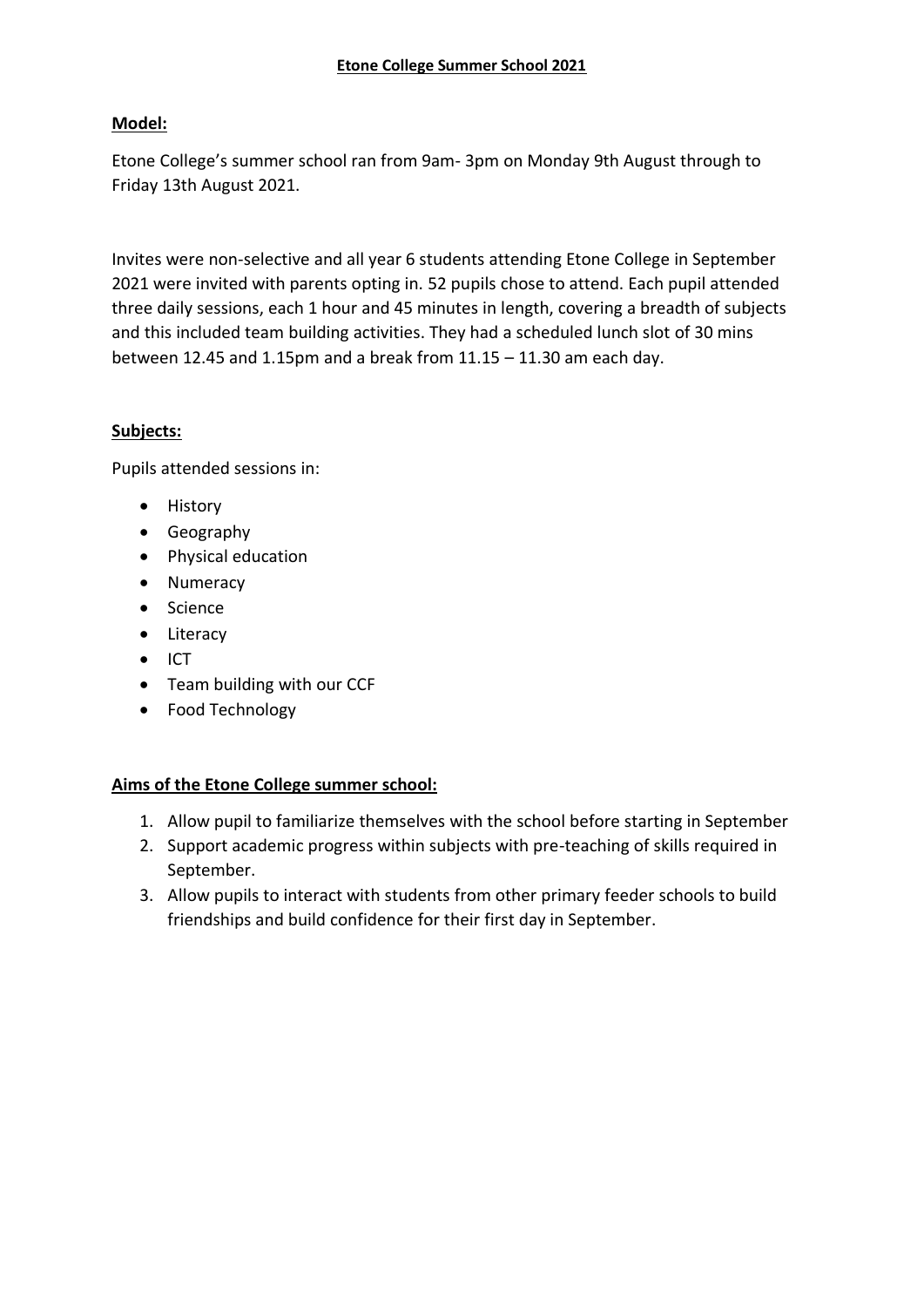#### **Attendance**

| <b>Attendance</b> | %      |
|-------------------|--------|
| Monday            | 100.00 |
| Tuesday           | 98.08  |
| Wednesday         | 90.38  |
| Thursday          | 88.46  |
| Friday            | 86.54  |
| <b>Average</b>    | 92.69  |

#### **Pupil Evaluation**

Pupils completed an evaluation form at the end of their sessions on Friday the 13<sup>th</sup> of August.



. What activities did you like the best? (Click as many as you like) **More Details** 

Monday - Paper Folding Patte... 17 Monday - Castle Building  $23$ Monday - Frisbee & Net Games 31 Tuesday - Numeracy Puzzles 16 Tuesday - Easter Island 25 Tuesday - Tennis Football & R... 32 Wednesday - Colourful Chemi... 26 Wednesday - Handling Fire 37 Wednesday - Rockets 28 Thursday - STEM 23 Thursday - Problem Solving 22 Thursday - Dodge Ball 34 Friday - Zombie Apocalypse 22 Friday - Cakes & Biscuits Maki... 41 Friday - Literacy  $14$ 

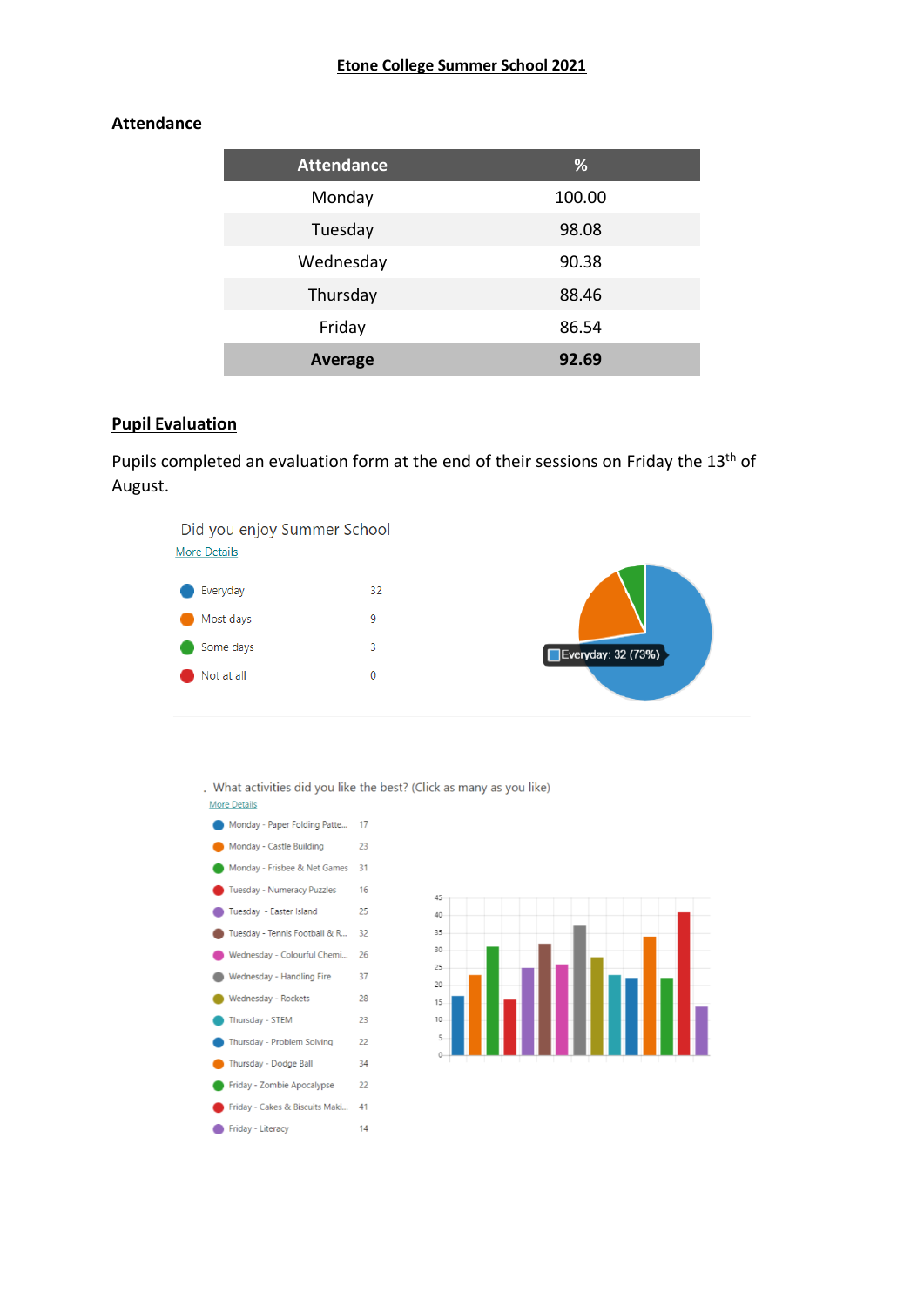

| How do you feel about coming<br>to Etone College | <b>Before Summer</b><br><b>School</b> | <b>After Summer</b><br><b>School</b> | <b>Difference</b> |
|--------------------------------------------------|---------------------------------------|--------------------------------------|-------------------|
| Very nervous                                     |                                       |                                      | -8                |
| A little bit nervous                             |                                       | 6                                    | $-11$             |
| Don't know                                       |                                       |                                      | 41                |
| OK                                               |                                       | 6                                    | $+2$              |
| Excited - looking forward to it.                 |                                       | 30                                   | +16               |

Would you recommend Summer School to other pupils before they start Year 7? **More Details**